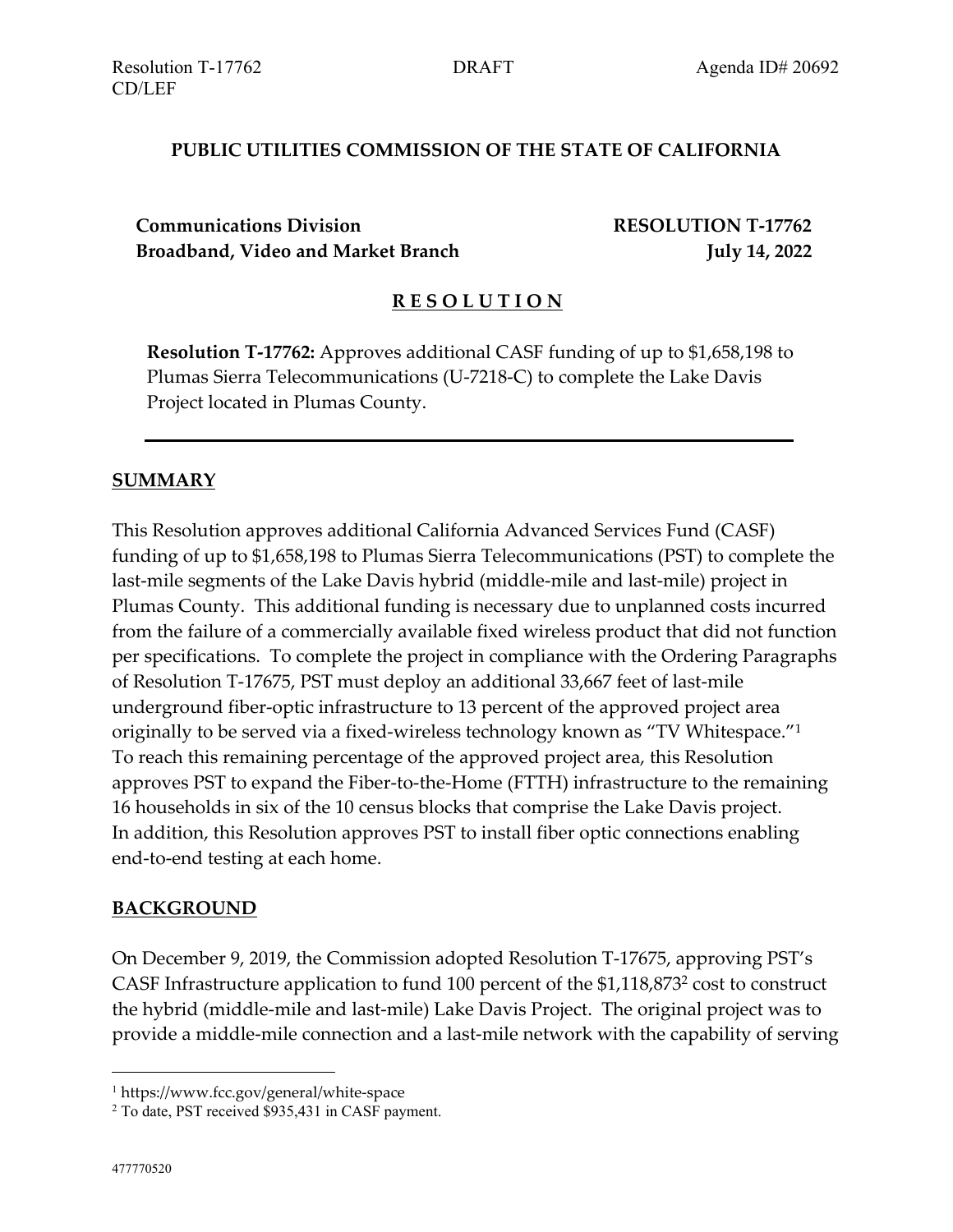customers at speeds of up to 100 megabits-per second (mbps) download and 20 mbps upload (wired households) and 10 mbps download and 1 mbps upload (fixed wireless households,) to an estimated 125 households in the Lake Davis area in Plumas County.

PST planned to deploy fixed wireless equipment operating over the broadcast television spectrum entitled "TV Whitespace." After the Commission approved Resolution T-17656, PST was advised by the equipment manufacturers that the technology had not matured as expected and was not available. To provide service to the remaining project area approved by the Commission, PST must deploy FTTH infrastructure to each household; this requires the placement of an additional 33,667 feet of last-mile underground fiber optical cable and associated infrastructure.

On June 22, 2020, PST submitted a request for \$1,533,970 in additional CASF funding, citing increased project costs related to the deployment of last-mile underground fiber optic infrastructure in place of the previously approved TV Whitespace technology.

On February 8, 2022, PST submitted a revised budget for \$1,658,198 to account for increased costs of materials and labor since its initial June 22, 2020 additional funds request. The revised budget included the costs of 125 optical network terminals (ONTs) that had erroneously been omitted from the original application.

## *Previous Reviews of Requests for Additional Funding*

CASF Program rules and guidelines, along with previously adopted Commission Decisions related to the CASF Program, do not discuss a process for addressing requests for additional funding. Staff reviews requests on a case-by-case basis and makes recommendations to the Commission if a determination is made that exogenous factors beyond the applicant's control were the main reason for cost increases.<sup>3</sup>

## *Legislative Changes to the CASF Infrastructure Account Since Approval of Resolution T-17675*

<sup>&</sup>lt;sup>3</sup>See Resolution T-17408, California Broadband Cooperative to complete the Digital 395 Project; Resolution T-17557, Ultimate Internet Access, Inc to complete Helendale Project; Resolution T-17517, Happy Valley Telephone Company to complete Olinda Underserved Broadband Project; Resolution T-17352, IP Networks Highway 36 Humboldt-Trinity Counties Project; and Resolution T-17690, Klamath River Rural Broadband Initiative Project.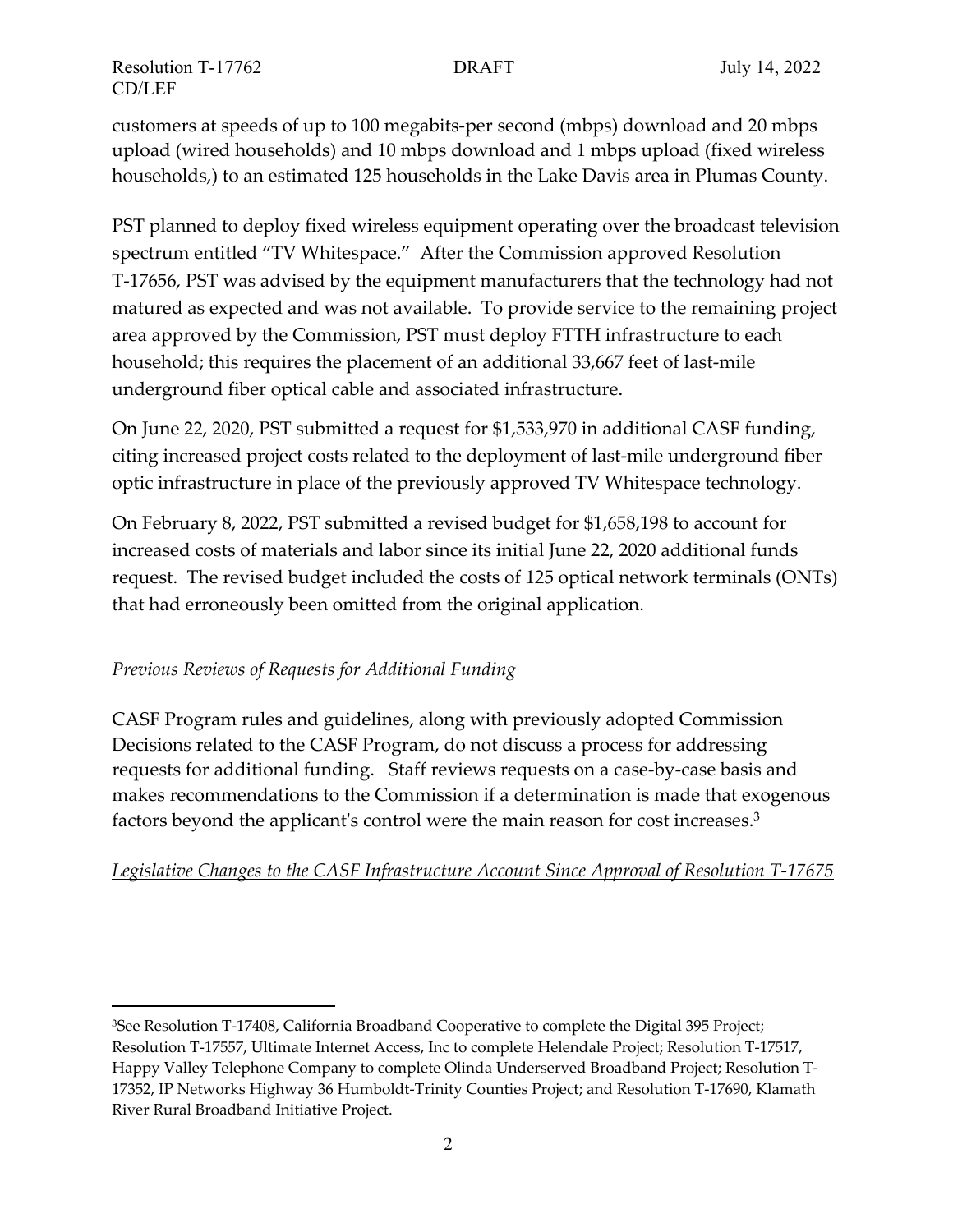The Commission approved the PST Lake Davis Project prior to the enactment of Senate Bill (SB) 156 that became effective July 20, 2021.<sup>4</sup> Among other items, SB 156 changed the requirements for infrastructure funded by the CASF program. Pursuant to Pub. Util. Code Sec. 281(f)(5), the Commission may only fund projects that "deploy infrastructure capable of providing broadband access at speeds of a minimum of 100 mbps downstream and 20 mbps upstream…" The Lake Davis Project exceeds that requirement and will be capable of providing speeds of 1 gigabit-per-second (gbps) downstream and 1 gbps upstream.

The Legislature also added the requirement that each entity that receives CASF funding must report any expenses incurred in excess of \$25,000 when it uses a licensed contractor or subcontractor for any work funded by CASF, and that the Commission must publicly post this information on a monthly basis.<sup>5</sup> PST will be expected to comply with this new requirement.

## **CHALLENGES**

Pursuant to Public Util. Code Sec. 281(f)(8) and Decision (D.) 21-03-006, Appendix A, Section 11, the Commission provided an opportunity for entities to challenge the request for additional funding. Challenges were due on March 2, 2022. Staff received no challenges to PST's request for funding.

## **DISCUSSION**

PST has deployed FTTH to 87% percent of the approved project area and is requesting an additional \$1,658,198 in CASF funding to deploy last-mile infrastructure to the remaining 13% percent of the project area. Due to unforeseen circumstances, PST is unable to deploy fixed-wireless connections to the 16 remaining households, as discussed in Resolution T-17675.

Staff determined that the cost increases are the result of exogenous factors unforeseen by PST in its initial CASF application and that it is reasonable to approve 100 percent funding to deploy last-mile FTTH infrastructure to the remaining 16 households in the project area.

The cost increases are outside of PST's control and fall into two categories:

<sup>&</sup>lt;sup>4</sup> SB [156,](https://leginfo.legislature.ca.gov/faces/billTextClient.xhtml?bill_id=202120220SB156) enacted on July 20, 2021, and effective immediately, requires the Commission to fund projects that "deploy infrastructure capable of providing broadband access at a minimum of 100 Mbps downstream and 20 Mbps upstream . . ." See Pub. Util. Code Sec. 281(f)(5).

<sup>5</sup> *See* Pub. Util. Code Sec. 281(1).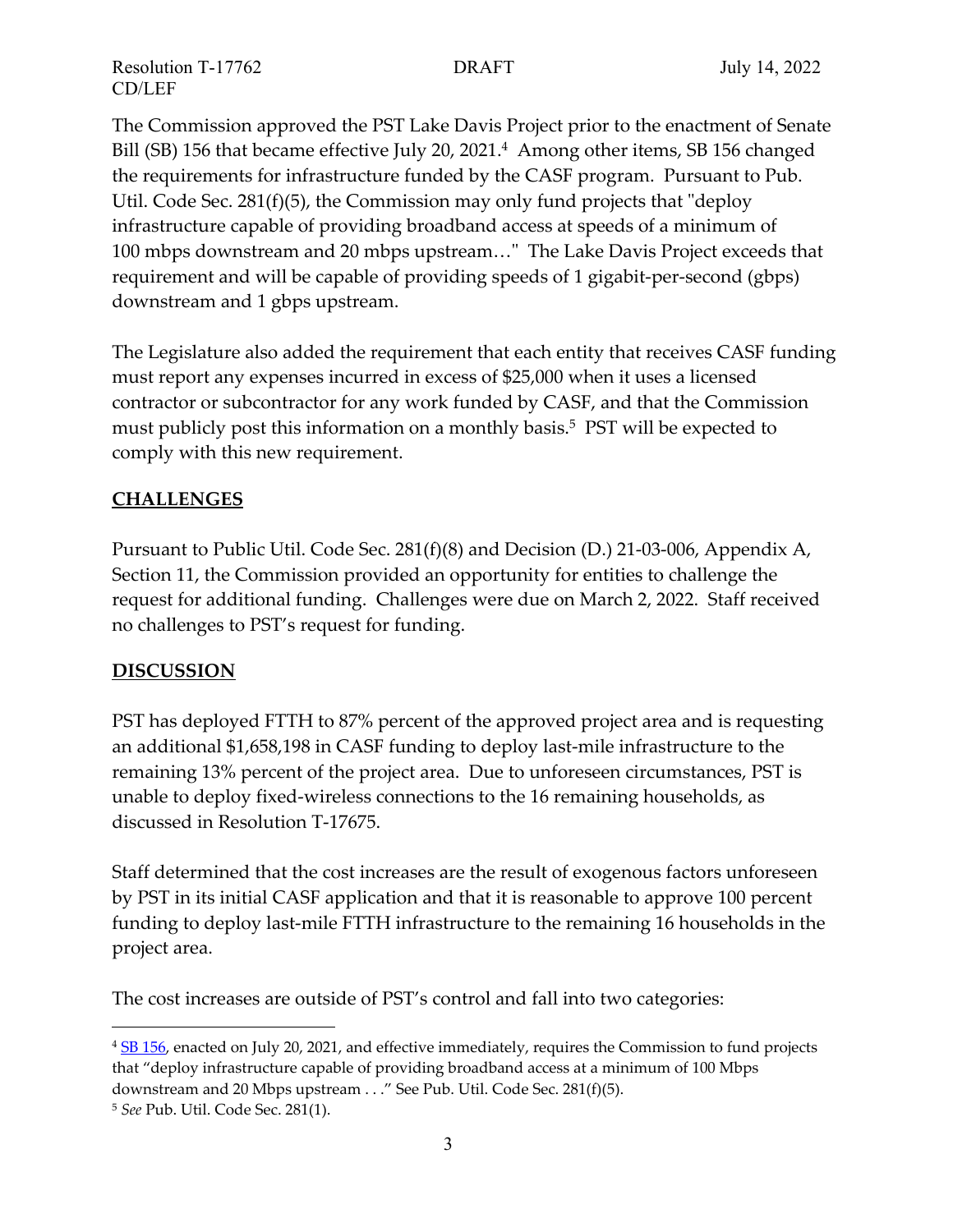- 1) Deployment of underground FTTH; and
- 2) Increased contracted work, materials, and labor

The Commission approved the grant for the Lake Davis Project with a portion of the project area to be served by Fixed Wireless Access (FWA) TV Whitespace technology. Due to factors outside PST's control the entire project area must be served by deployment of underground fiber plant resulting in estimated cost increases of \$1,551,180 for trenching and contracted work, and \$75,143 for materials.

After the Commission approved Resolution T-17656, PST was advised by the equipment manufacturers that the technology had not matured as expected and was not available. Alternative FWA products are not an option because PST has been unable to acquire a United States Forest Service (USFS) permit for a broadcast point on Smith Peak. To provide service to the entire area approved by the Commission, PST must deploy FTTH infrastructure to each household. The replacement of FWA with FTTH requires placement of 33,667 feet of underground last-mile fiber optical cable and the purchase of associated equipment and labor.

To cover the increased cost of FTTH deployment, on June 22, 2020, PST submitted a request for \$1,533,970 in additional CASF funding. On February 8, 2022, PST amended its request to \$1,658,198 to account for the cost of 125 optical network terminals (ONTs) that had erroneously been omitted from the original application.

Table 1, below, summarizes the costs associated with PST's request for an additional \$1,658,198 in CASF to deploy last-mile infrastructure to the 16 households, and ONT's, in the project area.

| Item                         | <b>Last-Mile Costs</b>    | <b>Additional Cost</b> |
|------------------------------|---------------------------|------------------------|
|                              | approved in               | <b>Requests</b>        |
|                              | <b>Resolution T-17675</b> | February 2022          |
| Trenching and Infrastructure | \$66,000                  | \$1,346,680            |
| Materials                    | \$16,600                  | \$75,143               |
| <b>ONTs</b>                  | not included              | \$31,875               |
| Labor Placing & Splicing     | \$129,398                 | \$204,500              |
| <b>Total Requested Funds</b> | \$211,998                 | \$1,658,198            |

**Table 1. Summary of Additional Funds for Last-Mile Infrastructure**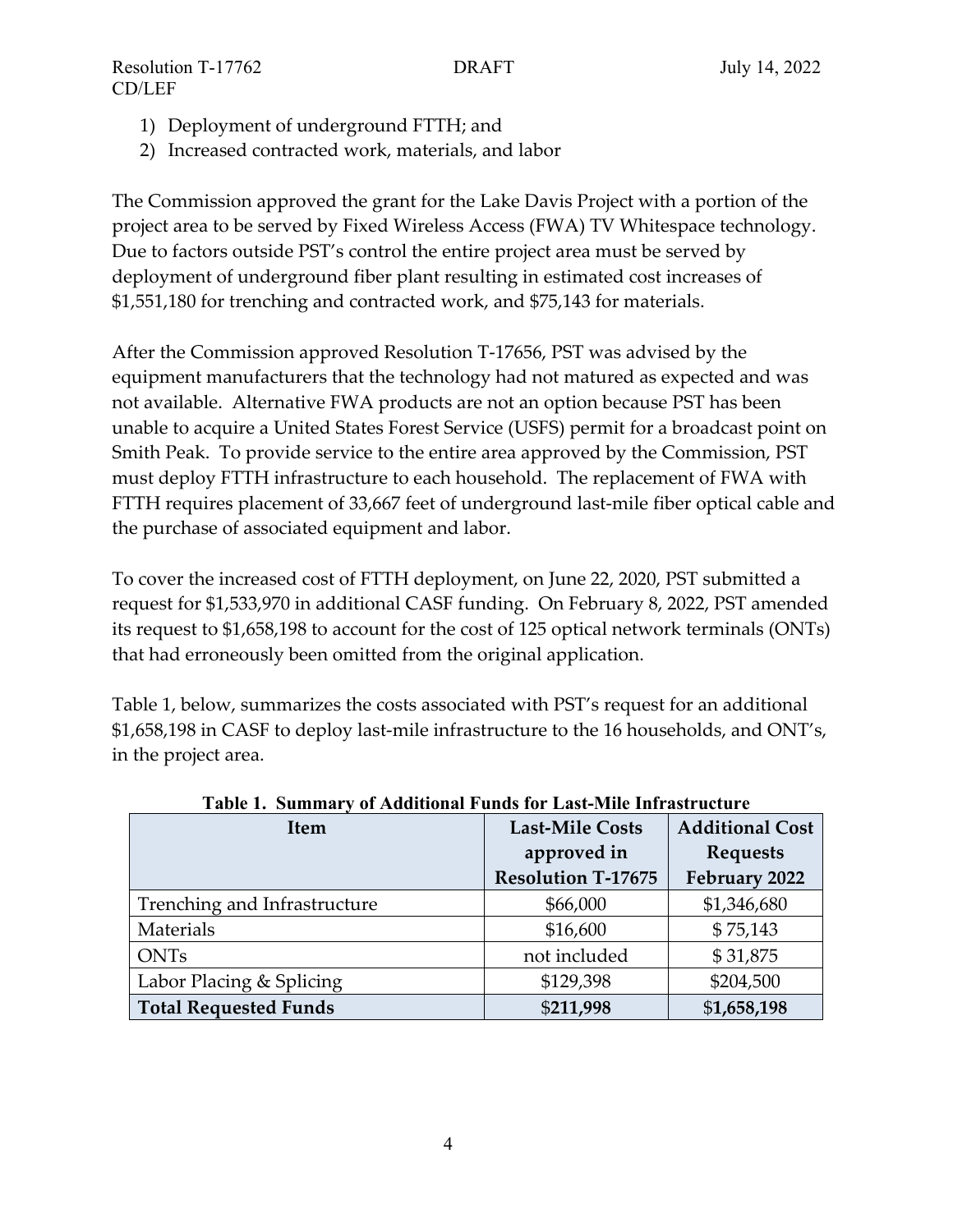### **STAFF RECOMMENDATION**

Staff has determined that PST's increased project costs are the result of exogenous and unforeseen factors. PST relied on TV Whitespace, a fixed wireless technology, that according to the vendor; Radwin Telecommunications Co., could not provide service to the remaining households due to the uneven terrain and the large number of trees present. PST had believed it would be the most cost-effective solution for the unique geography of the Lake Davis area.

Staff reviewed PST's revised additional budget request and noted that, apart from the \$31,875 for the 125 ONTs erroneously omitted from the original application, the estimates submitted correlate to the unbuilt portion to the project. Staff finds that while the deployment of FTTH increases the last-mile costs per household, the Lake Davis project is located within a Tier 2 Fire-Threat District where reliable broadband Internet service is crucial for public safety, emergency response and recovery from future fires. Based on this analysis, staff recommends granting PST \$1,658,198 in additional CASF funds to complete the Lake Davis Project to build FTTH infrastructure to the remaining households in the previously approved project area.

### Prevailing Wage

Section 1720 of the California Labor Code specifies that CASF-subsidized projects are subject to prevailing wage requirements. PST has committed to follow state prevailing wage requirements with regards to this project.

## California Environmental Quality Act (CEQA)

All CASF grants are subject to CEQA requirements unless the project is statutorily or categorically exempt pursuant to the CEQA Guidelines.

The Commission previously found the project to be categorically exempt from CEQA review, pursuant to CEQA Guidelines sections 15301 (Existing Facilities) and 15303 (New Construction or Conversion of Small Structures). The project as revised by this Resolution similarly qualifies for exemption from CEQA review.

## Payments to CASF Recipients

The Commission may reimburse PST's expenses in accordance with Pub. Util. Code § 281(f)(10). Details of reimbursable expenses are in Appendix C.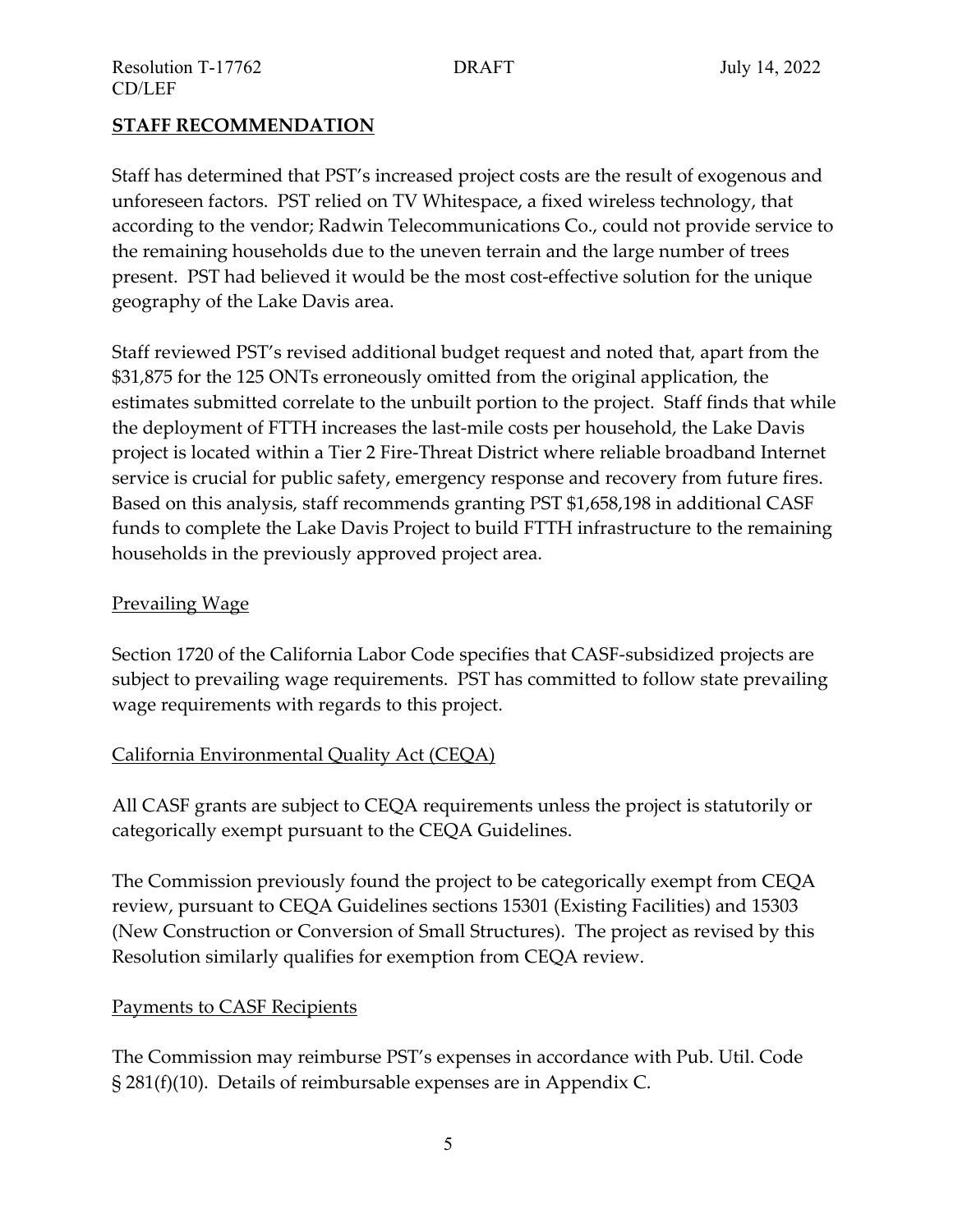Payment to PST shall follow the process adopted for funds created under Pub. Util. Code § 270. The Commission generally processes payments within 20-25 business days, including Administrative Services review time. The State Controller's Office (SCO) requires an additional 14-21 days to issue payment from the day that requests are received by SCO from Administrative Services.

### Contractor Reporting

PST must comply with the contractor reporting requirements of Section 281(l)(1) of the California Public Utilities Code, which requires reporting of certain information for all contractors and subcontractors undertaking a contract or subcontract in excess of twenty-five thousand dollars (\$25,000) on CASF-subsidized projects

## **COMMENTS**

In compliance with Public Utilities Code, §311(g), a notice letter was emailed on June 10, 2022, informing parties on the CASF Distribution List of this draft Resolution for public comment at the Commission's website at [http://www.cpuc.ca.gov/documents/.](http://www.cpuc.ca.gov/documents/)  The letter also informed parties that the final conformed Resolution adopted by the Commission will be posted and available at the same website.

## **FINDINGS**

- 1. The Commission adopted Resolution T-17675 on December 5, 2019, providing \$1,118,873 in CASF funds to PST for the Lake Davis Project, amounting to 100 percent of the estimated total project costs.
- 2. On June 22, 2020, PST submitted its request for \$1,533,970 in additional CASF funding. On February 8, 2022, PST amended its request to include increased costs for a total of \$1,658,198 in additional CASF funding.
- 3. On February 9, 2022, Staff posted the additional funds request, including a listing of the census blocks covered by the project on the Commission website, and sent a Notice to the Distribution List with a challenge deadline date of March 2, 2022. The summary was posted on the "CASF Applications Project Summaries" webpage.
- 4. Staff received no challenges to the PST request for additional funding.
- 5. Based on its review, Staff determined that \$1,658,198 in cost increases for eligible households were attributable to factors beyond the control of PST.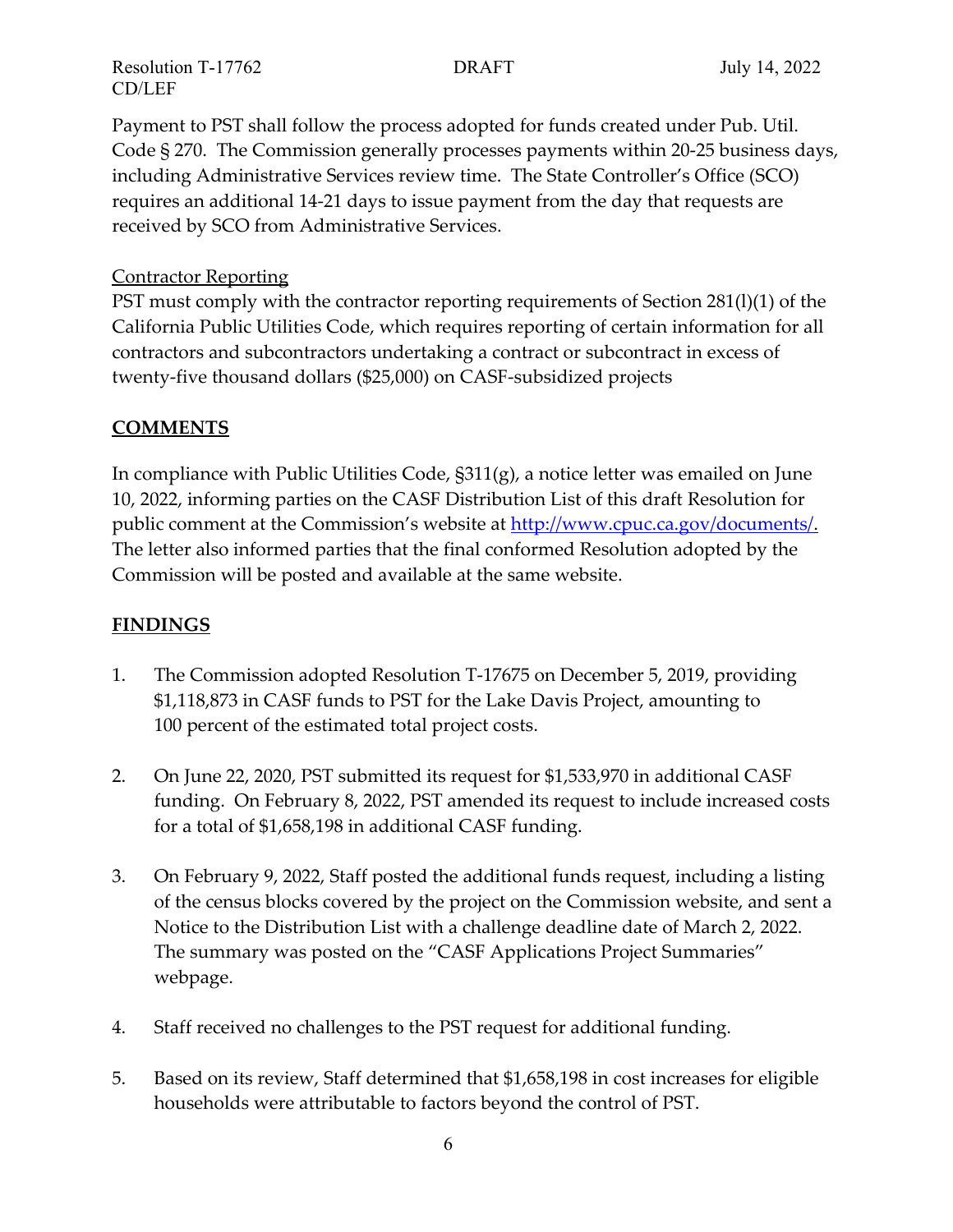- 6. Based on its review, Staff determined that the project qualifies for funding pursuant to Pub. Util. Code section 281 and D. 21-03-006, Appendix A and recommends Commission approval of up to \$1,658,198 in additional CASF funding for the PST Lake Davis project pursuant to the funding criteria in D. 21-03-006 and its Appendix A.
- 7. The project is categorically exempt from CEQA review, pursuant to CEQA Guidelines sections 15301 (Existing Facilities) and 15303 (New Construction or Conversion of Small Structures).
- **8.** A notice letter was e-mailed on June 10, 2022, informing all parties on the CASF Distribution List of the availability of this draft Resolution and the opportunity to comment. The draft Resolution was publicized on the Commission's website at http://www.cpuc.ca.gov. This letter also informed parties that the final confirmed Resolution adopted by the Commission will be posted and available at this same website.

## **THERFORE, IT IS ORDERED** that:

- 1. The Commission shall award additional funding of up to \$1,658,198 from the CASF Infrastructure Grant Account to PST to complete the Lake Davis Project in Plumas County.
- 2. PST shall comply with all guidelines, requirements and conditions associated with a CASF award, as specified in D.21-03-006 and its Appendix A, and all requirements for this project included in this Resolution in addition to conditions associated with the CASF funds award as specified in Resolutions T-17675.
- 3. PST shall comply with new Legislation enacted after approval of Resolution T-17675 (original funding Resolution) including compliance with the contractor reporting requirements of Section 281(l)(1) of the California Public Utilities Code reporting for expenses in excess of \$25,000, and compliance with minimum bandwidth delivery of 100 mbps down and 20 mbps up for all newly and additionally funded CASF Infrastructure projects.
- 4. PST shall complete the Lake Davis Project as specified in Resolution T-17675. If PST fails to complete the project in accordance with the approval granted by the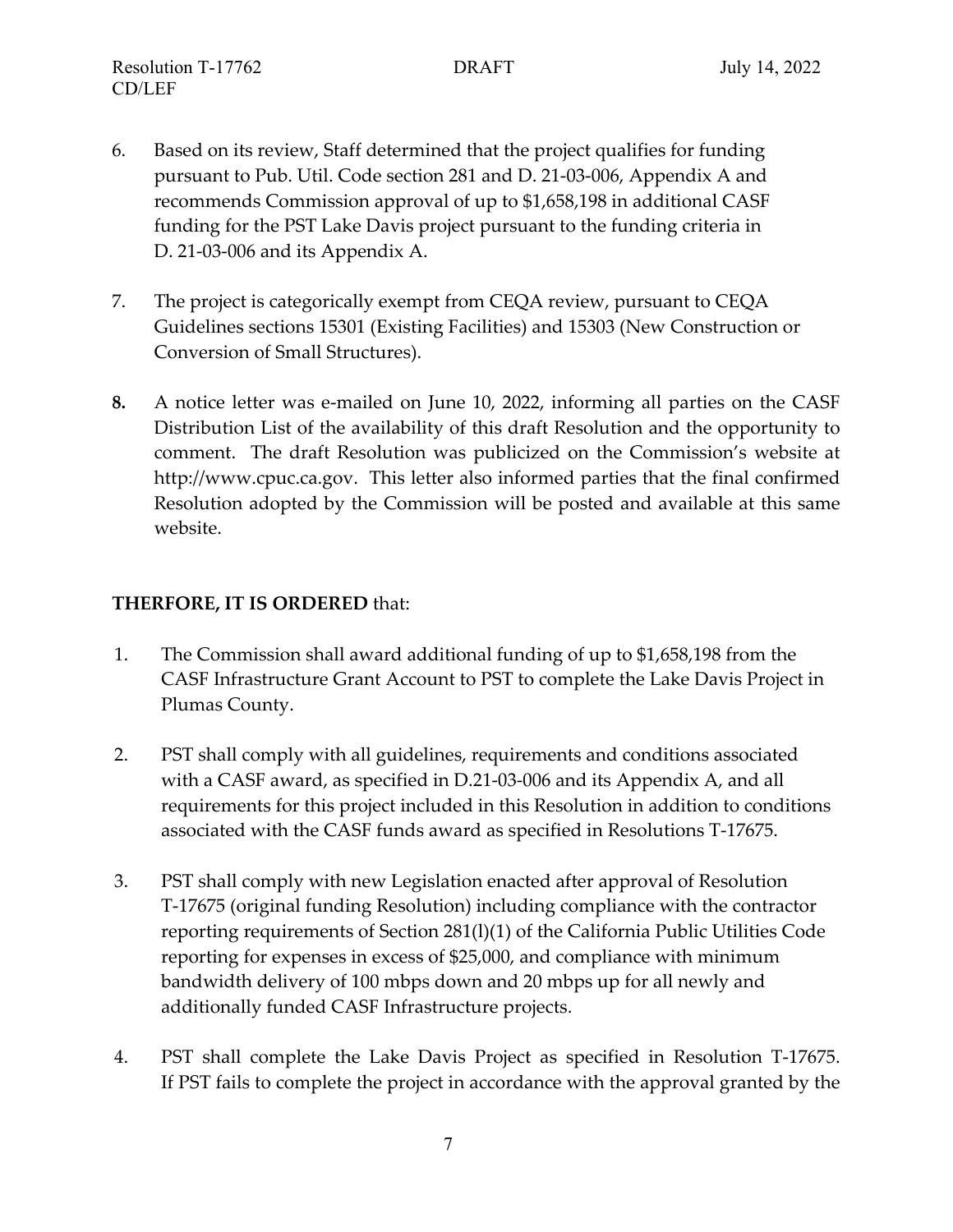Commission and this Resolution, PST will be required to reimburse some or all of the CASF funds it has received.

- 5. The additionally funded project must be completed within 12 months of the issue date of this Resolution absent an extension request granted by the Director of the Communications Division.
- 6. PST must complete and execute the consent forms (to be sent to the Grantee after this Resolution is adopted) agreeing to the conditions set forth in this Resolution and return them to CASF Staff within 30 calendar days from the date of the adoption of this Resolution. Failure to submit the consent form within 30 calendar days from the adoption date of this Resolution may result in the Commission voiding the grant award

This resolution is effective today.

I certify that the foregoing resolution was duly introduced, passed, and adopted at a meeting of the Public Utilities Commission of the State of California held on July 14, 2022, the following Commissioners voting favorable thereon:

> RACHEL PETERSON Executive Director

\_\_\_\_\_\_\_\_\_\_\_\_\_\_\_\_\_\_\_\_\_\_\_\_\_\_\_\_\_\_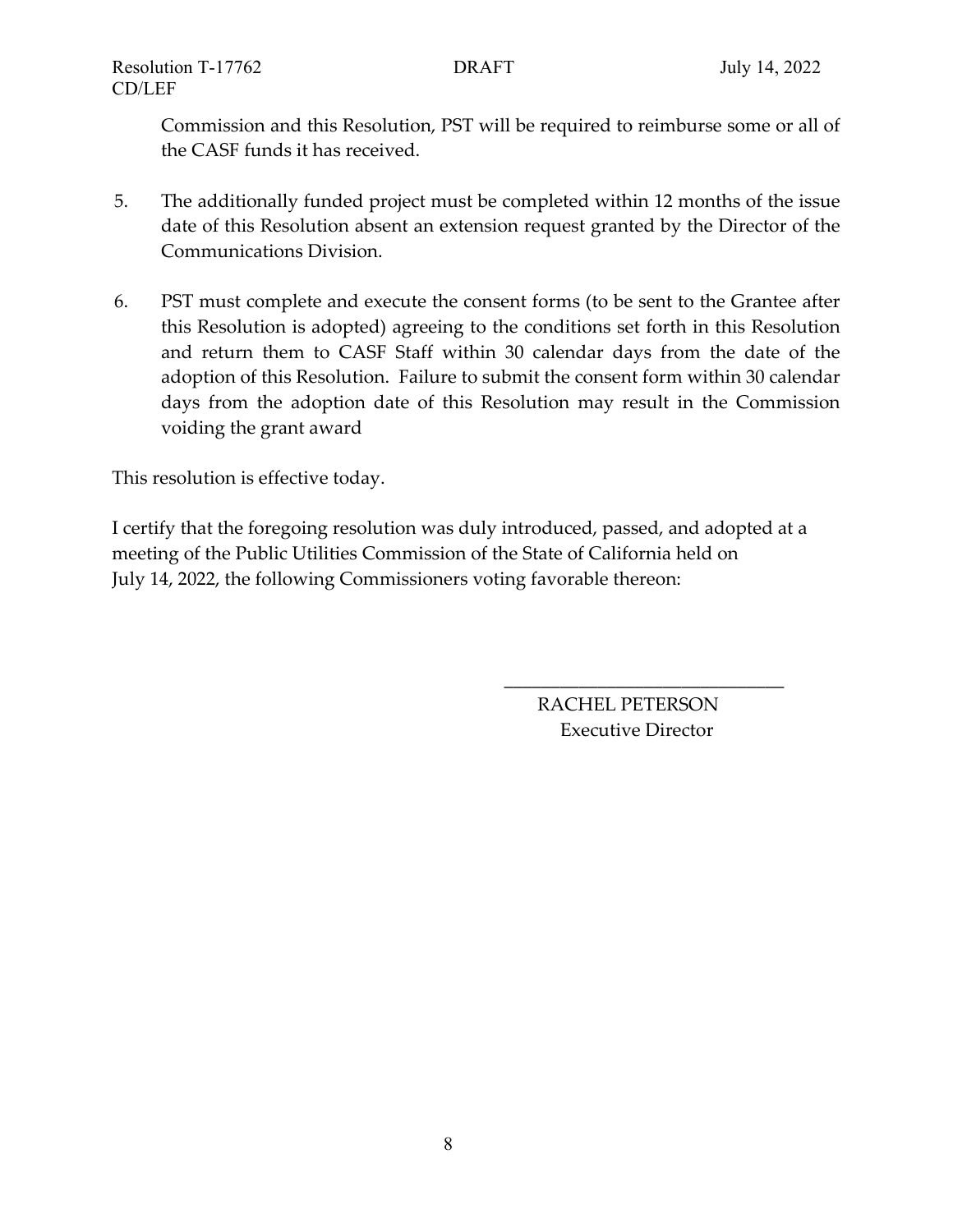п

## **APPENDIX A**

### **Resolution T-17762,**

# **Plumas Sierra Telecom Lake Davis Additional Funds Request**

| Project Name                                       | <b>PST Lake Davis Project</b>                                                                                                                                                                                                                                                                                                                                                                                                                                    |  |
|----------------------------------------------------|------------------------------------------------------------------------------------------------------------------------------------------------------------------------------------------------------------------------------------------------------------------------------------------------------------------------------------------------------------------------------------------------------------------------------------------------------------------|--|
| Project Plan                                       | The original project (T-17675) proposed to deploy a middle-mile fiber network<br>and a wired and fixed-wireless technology last-mile network to provide<br>Internet service in the Lake Davis area located in Plumas County.<br>The<br>additional funding provided by this Resolution will deploy fiber-to-the-home<br>infrastructure and enable broadband access at speeds of at least 100 Mbps<br>download and 20 Mbps upload to 125 CASF-eligible households. |  |
| Project Size (in square miles)                     | 0.92                                                                                                                                                                                                                                                                                                                                                                                                                                                             |  |
| Download/Upload speed                              | 100 Mbps / 20 Mbps                                                                                                                                                                                                                                                                                                                                                                                                                                               |  |
| Location                                           | <b>Plumas County</b>                                                                                                                                                                                                                                                                                                                                                                                                                                             |  |
| Community Names                                    | Lake Davis                                                                                                                                                                                                                                                                                                                                                                                                                                                       |  |
| Census Blocks                                      | 060630003004447 060630003004448 060630003004449 060630003004451<br>060630003004452 060630003004459 060630003004461 060630003004466<br>060630003004467 060630003004542                                                                                                                                                                                                                                                                                            |  |
| Median Household Income<br>(by Census Block Group) | \$62,321                                                                                                                                                                                                                                                                                                                                                                                                                                                         |  |
| Estimated potential<br>subscriber size             | 125 households                                                                                                                                                                                                                                                                                                                                                                                                                                                   |  |
| Applicant expectations                             | 38 households (30-percent take rate)                                                                                                                                                                                                                                                                                                                                                                                                                             |  |
| Pricing Plan (Monthly)                             | 10/1 - \$55; 15/5 - \$65; 20/5 - \$75; 25/10 - \$85; 50/10 - \$95; 100/20 - \$109<br>(no installation fee)                                                                                                                                                                                                                                                                                                                                                       |  |
| Deployment Schedule<br>(from permit approval date) | 12 months                                                                                                                                                                                                                                                                                                                                                                                                                                                        |  |
| Proposed Project Budget<br>(additional funding)    | \$1,658,198<br>(all funding is for Last Mile deployment)                                                                                                                                                                                                                                                                                                                                                                                                         |  |
| Grant Requested Amount<br>(100 percent)            | \$1,658,198                                                                                                                                                                                                                                                                                                                                                                                                                                                      |  |
| <b>CASF Grant Amount</b><br>(100 percent)          | \$1,658,198                                                                                                                                                                                                                                                                                                                                                                                                                                                      |  |
| Total cost per household<br>(Original grant and    | \$22,216                                                                                                                                                                                                                                                                                                                                                                                                                                                         |  |
| additional funds)                                  | \$14,961 (last mile cost only)                                                                                                                                                                                                                                                                                                                                                                                                                                   |  |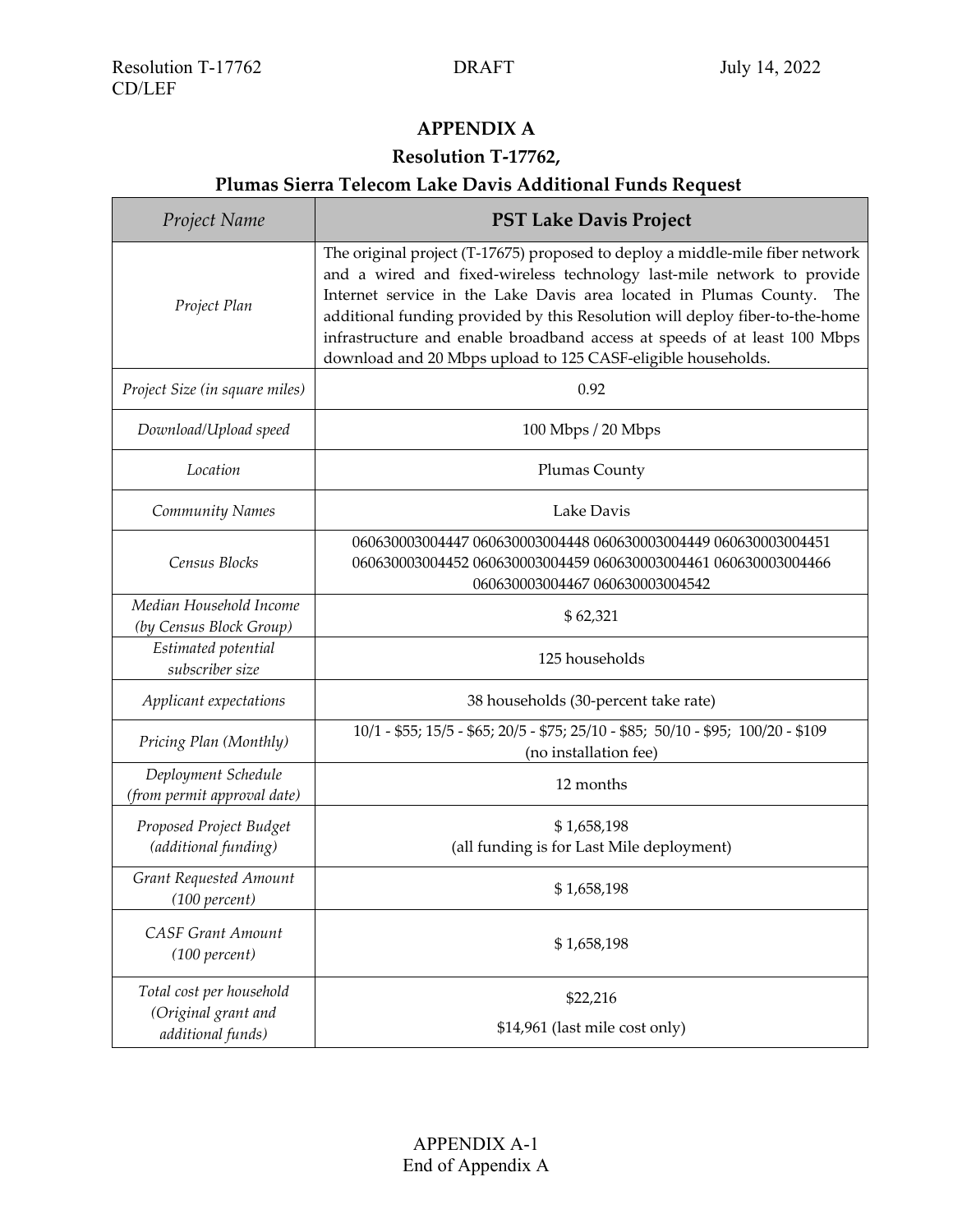CD/LEF

## **APPENDIX B Resolution T-17762 and T-17675,**

**Plumas Sierra Telecommunications Lake Davis**

## **Project Location Map**